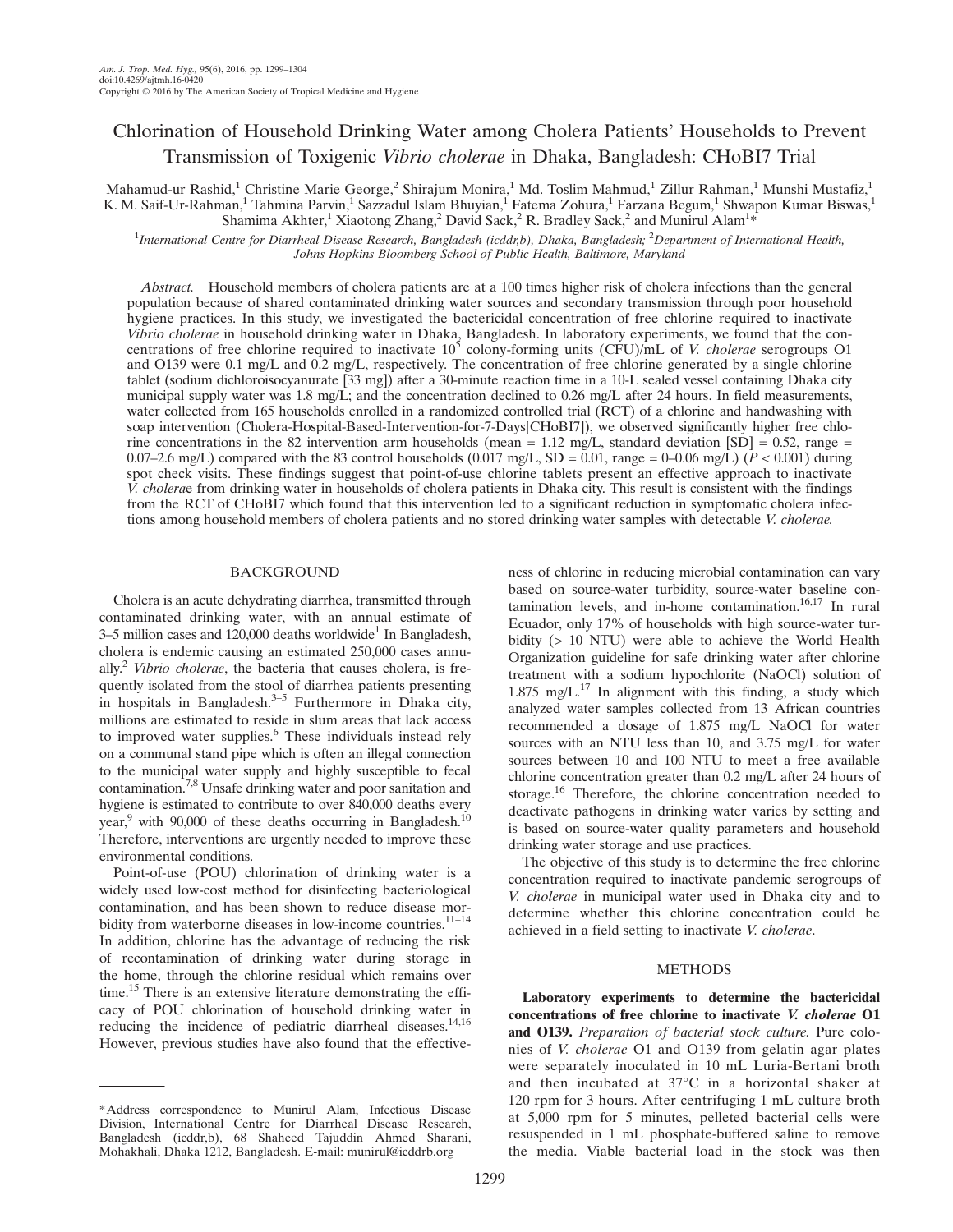cultured on agar plate and using the following formula: stock bacterial load colony-forming units  $(CFU/mL) = (no. of colo$ nies × dilution factor)/volume of water plated. The stock broth of both V. cholerae O1 and O139 had 10<sup>7</sup> CFU/mL bacterial cells.

Preparation of different concentrations of chlorine solution. Previous studies have shown that high turbidity can affect free available chlorine in drinking.<sup>17</sup> Therefore, to ensure that our experiments were representative of the drinking water source used by the majority of households in Dhaka city, we prepared chlorine stock solutions using Dhaka Water Supply and Sewerage Authority (DWASA) water. The DWASA water used for laboratory experiments had a turbidity of  $< 1$  NTU, a pH of 7.2, and free available chlorine concentration below the detection limit (< 0.01 mg/L). To prepare the chlorine solutions, 5 L of autoclaved DWASAwater were collected in a 10-L sealed water vessel and one chlorine tablet (Aquatabs sodium dichloroisocyanurate [NaDCC, 33 mg]; Medentech, Wexford, Ireland] was added to the water. After dissolving the tablet for 10minutes, 500mL chlorinated water was transferred to a conical flask containing 500 mL autoclaved DWASA water. Then, 500 mL water from this conical flask was mixed with next dilution flask containing 500 mL autoclaved DWASA water. Following this method, 2-fold dilutions were performed to produce the following free chlorine concentrations for the V. cholerae O1 inactivation experiments: 2.0, 0.95, 0.47, 0.24, 0.1, 0.05, 0.025, 0.12, 0.006, and 0.003 mg/L. The same procedure was also followed to produce the following free chlorine concentrations for the V. cholerae O139 serogroup inactivation experiments: 1.7, 0.8, 0.4, 0.2, 0.09, 0.045, 0.022, 0.11, 0.005, and 0.002mg/L.A final flask containing only autoclaved tap water was used as a control.Water in containers 11 and 22 were free of chlorine and used as control (Table 1) and all 22 containers were holding 500 mL water. The free chlorine concentrations of stock solutions were measured using a HACH Pocket Colorimeter™ II (cat. no. 59530-00, CO) which has a detectable range of 0.02 to 5.0 mg/L. The instructions

provided in the manufacturer's manual were followed and concentrations below the detection limit were calculated as half of the previous dilution.

Experiments to inactivate  $10^5$  CFU/mL of V. cholerae O1 and O139 cells using 10 chlorine stock solutions. Previous studies have found environmental water that contains  $10^1 - 10^4$  CFU/mL V. cholerae cells.<sup>18</sup> Therefore, we decided to evaluate the efficacy of chlorine in deactivating V. cholerae one log higher at  $10^5$  CFU/mL. Each flask containing 500 mL water with different chlorine concentration was inoculated with 1 mL bacterial stock  $(10^7 \text{ CFU})$ , which generated a  $10<sup>5</sup> CFU/mL$  concentration of *V. cholerae* O1 (containers 1–11) or O139 (containers 12–22) in each flask. After the 30-minutes reaction time recommended by the chlorine tablet manufacturer, 1 mL water from each flask was serially diluted, and 100 μL water from each dilution was spread on Luria agar (LA) plate. The LA plate was incubated at 37°C overnight. The next day, available bacterial load after 30 minutes of treatment was calculated using the formula: stock bacterial load (CFU/mL) = (no. of colonies  $\times$  dilution factor)/volume of water plated. In addition to directly plating 100 mL water from each flask, water from each flask was also filtered through a 0.22-μm filter paper and the filtrates were enriched in alkaline peptone water (APW, 20 mL) overnight at 37°C. The next day, enriched broths were cultured on LA agar plates for detection of viable bacteria. All experiments were repeated thrice.

Laboratory experiments to determine the free chlorine concentrations over a 24-hour period after the use of a chlorine tablet in DWASA water. We selected three drinking water vessels: a 16-L locally made plastic bucket with lid, a 10-L aluminum kalshi with no lid (both commonly used in Bangladesh), and a 10-L Topaz™ (Lion Star Plastic, Jakarta, Indonesia) drinking vessel, used in our Cholera-Hospital-Based Intervention for 7 days (CHoBI7) intervention study.<sup>19</sup> Topaz is a container made of high-quality plastic that can be sealed by a lid

TABLE 1 Determination of the bactericidal concentration of free chlorine for  $10^5$  CFU/mL Vibrio cholerae in drinking water

| Container number | Serogroup      | Water<br>volume (mL) | $Cl$ con $(mg/L)$ |          | Bacterial count, log value (CFU/mL) |                 |                                 |
|------------------|----------------|----------------------|-------------------|----------|-------------------------------------|-----------------|---------------------------------|
|                  |                |                      | Free              | Total    | Before treatment                    | After treatment | Revival after<br>APW enrichment |
|                  | O <sub>1</sub> | 500                  | $\overline{2}$    | 2.2      | $10^{5}$                            | $\Omega$        |                                 |
|                  | O <sub>1</sub> | 500                  | 0.95              | 1.02     | $10^{5}$                            |                 |                                 |
|                  | O <sub>1</sub> | 500                  | 0.47              | 0.49     | $10^{5}$                            |                 |                                 |
|                  | O <sub>1</sub> | 500                  | 0.24              | 0.25     | $10^{5}$                            |                 |                                 |
|                  | O <sub>1</sub> | 500                  | 0.1               | 0.11     | $10^5$                              |                 |                                 |
|                  | O <sub>1</sub> | 500                  | 0.05              | 0.06     | 10 <sup>5</sup>                     |                 |                                 |
|                  | O <sub>1</sub> | 500                  | 0.025             | 0.026    | 10 <sup>5</sup>                     | $10^{4}$        |                                 |
|                  | O <sub>1</sub> | 500                  | 0.012             | 0.013    | 10 <sup>5</sup>                     | $10^{5}$        |                                 |
|                  | O <sub>1</sub> | 500                  | 0.006             | 0.007    | 10 <sup>5</sup>                     | $10^5$          |                                 |
| 10               | O <sub>1</sub> | 500                  | 0.003             | 0.004    | 10 <sup>5</sup>                     | $10^{5}$        |                                 |
| 11 (control)     | O <sub>1</sub> | 500                  |                   | 0        | $10^{5}$                            | $10^{5}$        |                                 |
| 12               | O139           | 500                  | 1.7               | 1.9      | $10^5$                              |                 |                                 |
| 13               | O139           | 500                  | 0.8               | 0.9      | $10^{5}$                            |                 |                                 |
| 14               | O139           | 500                  | 0.4               | 0.41     | $10^{5}$                            |                 |                                 |
| 15               | O139           | 500                  | 0.2               | 0.27     | $10^{5}$                            |                 |                                 |
| 16               | O139           | 500                  | 0.09              | 0.11     | $10^{5}$                            |                 |                                 |
| 17               | O139           | 500                  | 0.045             | 0.055    | 10 <sup>5</sup>                     | 10 <sup>4</sup> |                                 |
| 18               | O139           | 500                  | 0.022             | 0.027    | $10^{5}$                            | 10 <sup>5</sup> |                                 |
| 19               | O139           | 500                  | 0.011             | 0.013    | 10 <sup>5</sup>                     | $10^{5}$        |                                 |
| 20               | O139           | 500                  | 0.005             | 0.006    | $10^{5}$                            | 10 <sup>5</sup> |                                 |
| 21               | O139           | 500                  | 0.002             | 0.003    | $10^{5}$                            | $10^{5}$        |                                 |
| 22 (control)     | O139           | 500                  | $\overline{0}$    | $\Omega$ | $10^{5}$                            | 10 <sup>5</sup> | $^+$                            |

APW = alkaline peptone water; Cl = chlorine; con = concentration; CFU = colony-forming units. All experiments were repeated thrice; culture positive (+), culture negative (−).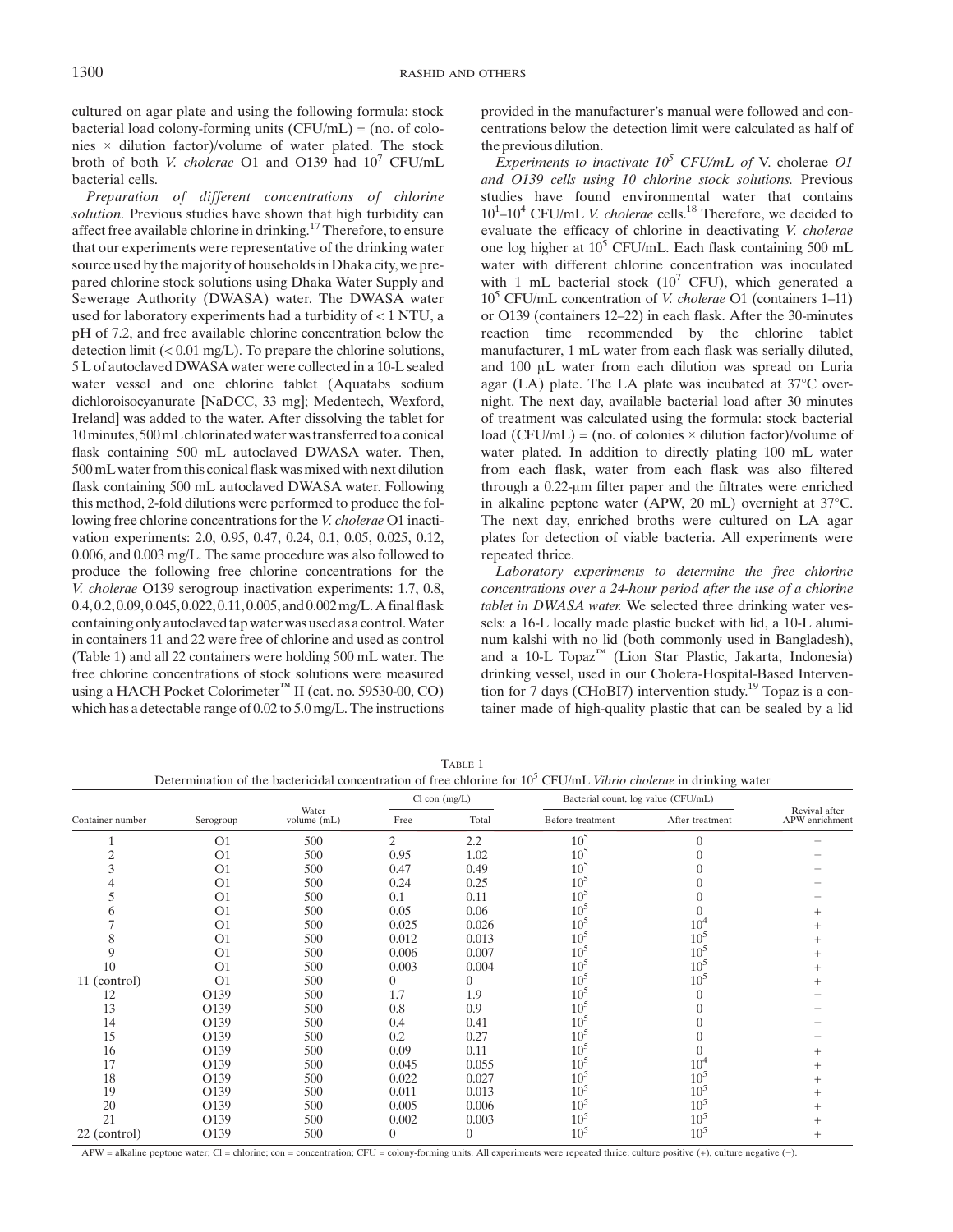that screws on, and has a tap at the bottom to dispense water. This type of container reduces the chances of secondary contamination by the user and prevents evaporation of chlorine. In contrast, the plastic bucket with a loosely attached lid and the kalshi with no lid allow evaporation of chlorine and recontamination from hands and objects going inside the water vessel during water collection. The manufacturer of the chlorine tablet we used for our experiments recommends the use of one tablet for 3 L water. However, recent studies found that one of these chlorine tablets (NaDCC [33 mg]) can produce a 2 mg/L dose of free chlorine residual in 10 L water.<sup>20</sup> Therefore, we decided to use this chlorination ratio in our experiment; each container was filled with 10 L DWASA water and treated with one chlorine tablet. Then, free and total chlorine concentrations were measured before treatment and at seven time points (30 minutes, 1 hour, 2 hours, 4 hours, 6 hours, 12 hours, and 24 hours) after chlorine treatment using the HACH Pocket Colorimeter™ II. The experiment was repeated three times for each container type.

Field trial to determine the efficacy of chlorine tablets for the inactivation of V. cholerae. Field activities. This study was conducted as a part of a randomized controlled trial (RCT) of a handwashing with soap and water treatment intervention (CHoBI7) given to cholera patients and their household contacts in Dhaka, Bangladesh, from June 2013 to November 2014. The detailed methods for this intervention and trial are published elsewhere.19 The intervention arm received chlorine tablets (NaDCC, 33 mg) for water treatment, a Topaz container (sealed drinking water vessel with tap) for safe water storage, and a handwashing station. The control arm received no intervention hardware. Intervention households were instructed to add one chlorine tablet to 10 L water, and to store this up to 24 hours. Environmental surveillance was conducted in these households at days 1, 3, 5, 7, and 9 after the presentation of the index cholera patient at Dhaka icddr,b Hospital. Household source and stored drinking water was collected from a total of 165 cholera patient households (83 control households and 82 intervention households) at each of these household visits.

All water samples were collected in autoclaved Nalgene bottles (Nalgene Nunc International, St. Louis, MO). The free chlorine concentrations in stored drinking water were measured immediately after collection using a HACH Pocket Colorimeter<sup>™</sup> II. Then, the water samples were sent to the laboratory for detection of V. cholerae by bacterial culture. The detailed methods are described elsewhere. $21$  The findings for V. cholerae in source and stored drinking water for this field trial have been reported previously.<sup>19</sup> A two-sample  $t$  test was used to compare free chlorine concentrations between the intervention and control arm at baseline and during the intervention period.

Ethics approval and consent. Informed consent was obtained from all study participants. All study procedures were approved by the research Ethical Review Committee of the International Centre for Diarrhoeal Disease Research, Bangladesh (icddr,b) and Institutional Review Board of the Johns Hopkins Bloomberg School of Public Health.

#### RESULTS

Determination of bactericidal concentration of free chlorine for *V. cholerae* O1 and O139. We found that after the 30-minute recommended chlorine tablet reaction time, flasks spiked with free chlorine concentrations ranging from 0.05 mg/L to 2 mg/L and  $10^5$  CFU/mL of *V. cholerae* O1 showed no *V. cholerae* growth (containers 1–6) (Table 1). For flasks spiked with  $10^5$  CFU/mL of *V. cholerae* O139, those with a free available chlorine concentration ranging from 0.09 mg/L to 1.9 mg/L showed no bacterial growth after the 30-minute reaction time (containers 12–16). However, after overnight enrichment in APW, viable V. cholerae cells were detected in water at chlorine concentrations of 0.05 mg/L for V. cholerae O1 and 0.09 mg/L for V. cholerae O139 (containers 6 and 16). Therefore, the bactericidal concentrations of free chlorine for V. cholerae O1 and O139 were 0.1 mg/L and 0.2 mg/L, respectively.

Free chlorine concentration over time after treatment with chlorine tablets. For the experiments to track free chlorine over time, the DWASA water used had an average turbidity of 2.1 NTU, pH.7.7, and a free chlorine concentration of 0.06 mg/L. In the Topaz container, the concentration of free chlorine 30 minutes after adding a single chlorine tablet (NaDCC, 33 mg) was 1.8 mg/L and gradually decreased to 0.26 mg/L after 24 hours (Figure 1). The total chlorine was



FIGURE 1. (A) Change of free chlorine concentration and (B) change of total chlorine concentration over time. Three containers, Topaz (10 L), plastic bucket (16 L), and aluminum kalshi (12 L) were filled with 10 L of Dhaka Water Supply and Sewerage Authority water using a measuring cylinder and treated with one chlorine tablet (sodium dichloroisocyanurate [33 mg]). Free and total chlorine concentrations were measured with HACH device at different time points (30 minutes [30m], 1 hour [1H], 2 hours [2H], 4 hours [4H], 6 hours [6H], 12 hours [12H], and 24 hours [24H]).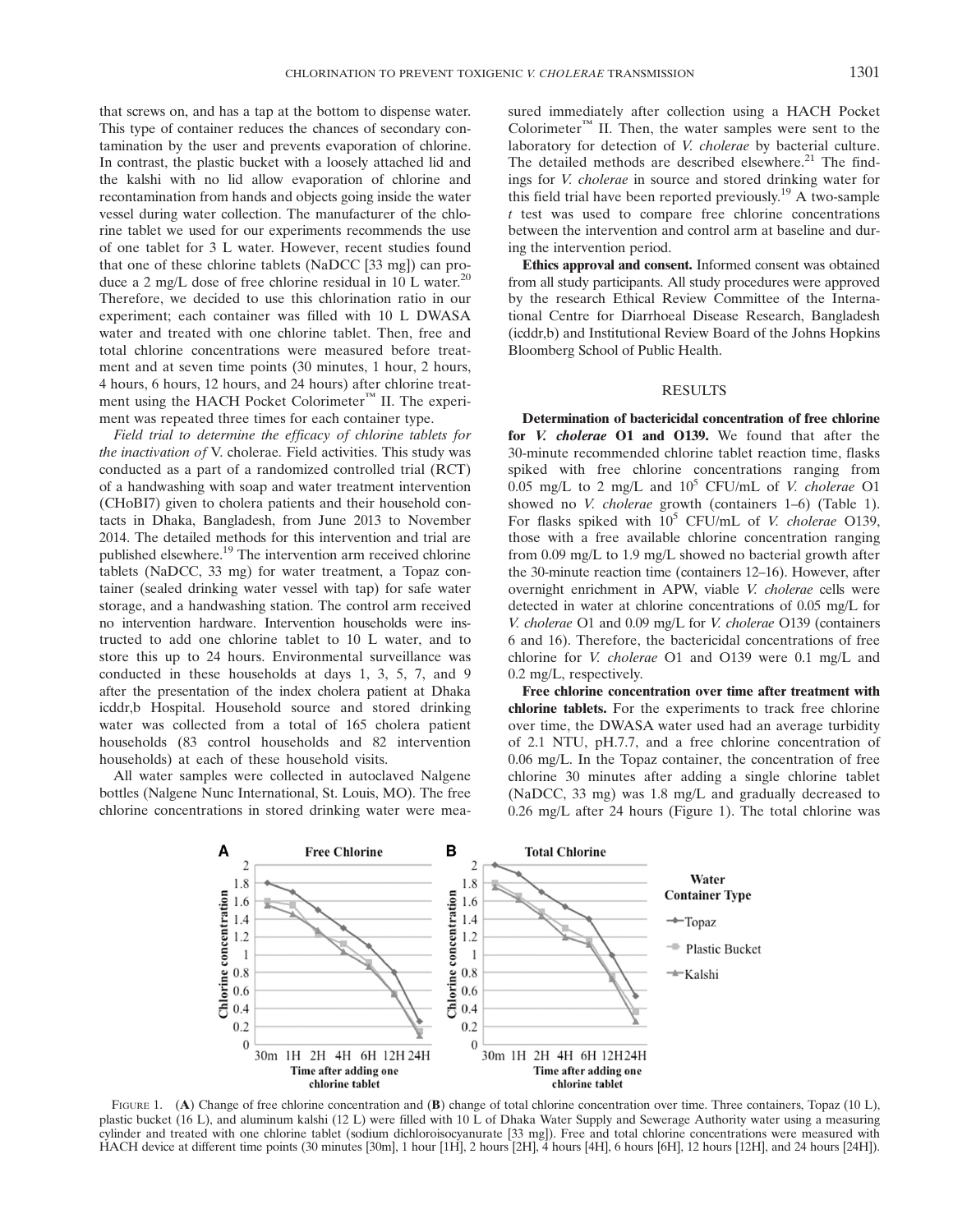

FIGURE 2. The baseline (Day 1) mean free chlorine concentration was 0.175 mg/L and 0.171 mg/L in control and intervention household stored water, respectively ( $P = 0.81$ ). During the intervention period, the free chlorine concentration was significantly higher ( $P = 0.001$ ) in the intervention arm (1.12 mg/L) compared with the control  $(0.0176 \text{ mg/L})$ . \*  $P = 0.001$ .

slightly higher than the free chlorine concentration in water, ranging from 2.0 after 30 minutes to 0.54 mg/L after 24 hours. When a single chlorine tablet was added to a 10-L plastic bucket, the free chlorine ranged from 1.6 (after 30 minutes) to 0.145 mg/L (at 24 hours) and total chlorine ranged from 1.8 to 0.37 mg/L over this period. For the aluminum kalshi, the free chlorine and total chlorine concentration was 1.55 mg/L and 1.75 mg/L, respectively, at 30 minutes, and declined to 0.1 mg/L and 0.255 mg/L, respectively, after 24 hours.

Field trial to determine efficacy of chlorination treatment. A total of 808 stored water samples (407 control samples and 401 intervention samples) were collected over the study period during the RCT. At the baseline visit before the intervention was delivered, the control and intervention arm had a mean free chlorine concentration for stored drinking water of 0.0175 mg/L and 0.0171 mg/L, respectively ( $P = 0.81$ ). During the intervention period (surveillance days 3–9), free chlorine in stored drinking water was significantly higher in the intervention arm (1.12 mg/L, standard deviation  $(SD) = 0.52$ ) compared with the control arm  $(0.0176 \text{ mg/L}, SD = 0.01;$  $P < 0.001$ ) (Figure 2).

#### DISCUSSION

Despite cholera being endemic in Bangladesh, this is the first study, to our knowledge, to investigate the free chlorine concentrations required to inactivate V. cholerae in DWASA water. We found that 0.1 mg/L of free available chlorine was needed to inactivate V. cholerae O1. The Topaz water storage container was able to achieve a free chlorine concentration of 0.2 mg/L after 24 hours, the Center for Disease Control recommended cutoff, with a single chlorine tablet (33 mg/L). Furthermore, intervention households given chlorine tablets as part of the CHoBI7 intervention had significantly higher free chlorine in the stored drinking water. These findings suggest that POU chlorine tablets present an effective approach to inactivate *V. cholera*e from Dhaka city municipal drinking water.

Free available chlorine in household stored drinking water in the control arm was very low (mean  $= 0.0175$  mg/L), and was below the threshold found to inactivate V. cholerae. This

is alarming given that 30% of cholera patient households had source-water samples with detectable V. cholerae during the surveillance period.<sup>19</sup> The majority of study households resided in slum areas of Dhaka city, Bangladesh, and obtained drinking water from illegal connections to the municipal water supply that are susceptible to fecal contamination due to low pressure and breaks in the pipes.<sup>22,23</sup> These findings demonstrate the urgent need for POU water treatment methods for these households to prevent transmission of cholera which causes significant morbidity and mortality each year. Furthermore, it is imperative to consider more comprehensive measures to stop illegal water connections, improve the municipal water supply infrastructure, adequately chlorinate the municipal water supply, and to conduct regular water quality monitoring of the distribution network.

In our recent RCT of the CHoBI7 intervention, 94% of intervention households had free chlorine concentrations above the cutoff recommended by the Centers for Disease Control and Prevention of 0.2 mg/L, compared with less than 1% of control households.<sup>19</sup> Consistent with this higher free chlorine concentration in intervention households, no stored drinking water samples had detectable V. cholerae in the intervention arm compared with 6% in the control arm during the intervention period. These findings demonstrate the effectiveness of POU chlorine tablets in inactivating V. cholerae in drinking water. Furthermore, we observed a significant reduction in symptomatic cholera infections and a 47% reduction in overall cholera infections.<sup>19</sup> Although it is not possible to quantify the health impact of the chlorine tablets alone because this intervention included handwashing with soap, this finding in combination with no V. cholerae being found in stored water in the intervention arms suggests that POU chlorine can provide a promising approach for cholera control for high-risk cholera patient households in Dhaka city.

We determined the number of chlorine tablets to use in our CHoBI7 RCT based the laboratory findings from this study. After 30 minutes of chlorine treatment, water from all three storage containers were found to have free chlorine concentrations between 1.5 and 2 mg/L. Water in the Topaz had slightly higher free chlorine concentration (1.8 mg/L) compared with the plastic bucket (1.6 mg/L) and the aluminum kalshi (1.55 mg/L) at this time point. The lower free chlorine concentration at 24 hours in the plastic bucket and the aluminum kalshi compared with the Topaz was likely attributed to these containers not having a lid with a tight seal leading to evaporation of chlorine. There is also the possibility that the aluminum absorbed some of the chlorine. All three containers retained a free chlorine concentration high enough to deactivate V. cholerae O1 at 24 hours; however, the Topaz performed the best among the three. Previous studies where the kalshi was used for drinking water storage found detectable thermotolerant coliforms by culture even in the presence of higher levels of free chlorine.<sup>7</sup> This could be due to high turbidity or contamination level of the source water. The high performance of the Topaz vessel in maintaining a high free chlorine concentration over time suggests it would be a promising water storage vessel to be used for POU chlorination of drinking water in Dhaka city.

The bactericidal concentration of free chlorine was higher for V. cholerae serogroup O139 (0.2 mg/L) compared to O1  $(0.1 \text{ mg/L})$ . One potential explanation is that the *V. cholerae* serogroup O139 strains may have gained higher resistance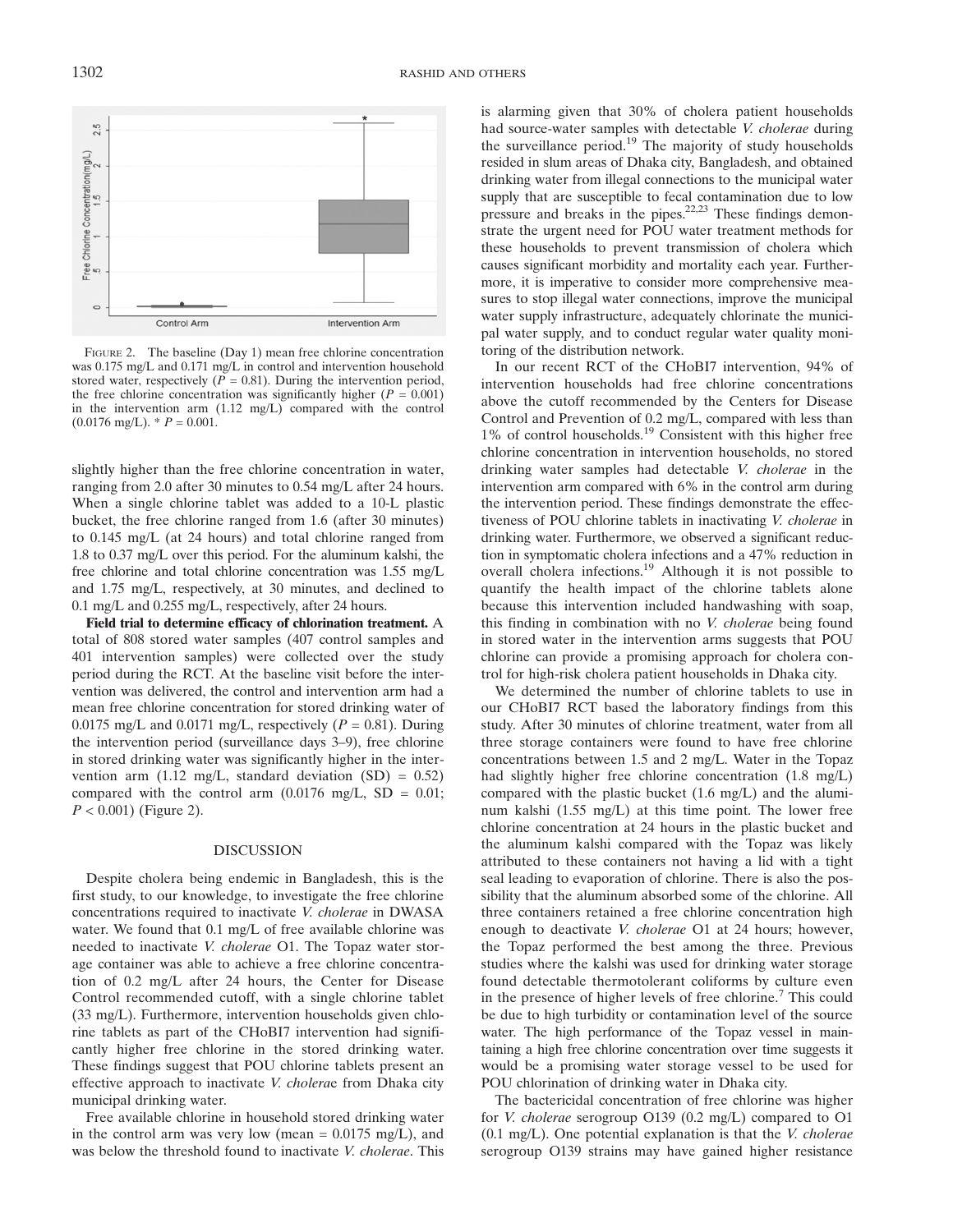to chlorine because of the presence of extracellular capsular polysaccharide.24 Future studies should investigate chlorine resistance among V. cholerae strains.

This study has limitations. The first is that we did not assess the presence of other enteric pathogens in the drinking water, as the focus of the CHoBI7 RCT was to reduce cholera infection among the household contacts of cholera patients. Second, for bactericidal concentration determination, we only collected DWASA water from one location in Dhaka. Future studies should collect DWASA water from multiple locations in Dhaka city with varying water quality parameters.

## **CONCLUSIONS**

Recurrent cholera causes significant morbidity and mortality in Dhaka city, which is a rapidly growing megacity estimated to have a population of over 20 million. Due to paucity of water, poor infrastructure, and illegal connection, ensuring safe drinking water for such a large population is very challenging. In the present study, we provide data showing evidence on the bactericidal concentration of free chlorine needed to inactivate toxigenic V. cholerae in drinking water in Dhaka city. Our study findings can serve as a guideline for future studies to standardize experiments to assess the efficacy of POU water treatment options using chlorine in other urban settings in Bangladesh or other cities globally.

Received May 24, 2016. Accepted for publication August 12, 2016.

Published online October 3, 2016.

Acknowledgments: We thank the study participants and the following research assistants who conducted the fieldwork for this study: Ismat Minhaz Uddin, Rafiqul Islam, Al-Mamun, Maynul Hasan, Kalpona Akhter, Khandokar Fazilatunnessa, Sadia Afrin Ananya, Akhi Sultana, Sohag Sarker, Jahed Masud, Abul Sikder, Shirin Akter, and Laki Das. We also thank Abdus Sadique and Md. Golam Mostafa for their continuous support in the laboratory.

Financial support: This research was supported by the Center for Global Health at Johns Hopkins University and the National Institute of Allergy and Infectious Diseases, National Institutes of Health. icddr,b thanks the governments of Australia, Bangladesh, Canada, Sweden, and United Kingdom for providing core/unrestricted support.

Authors' addresses: Mahamud-ur Rashid, Shirajum Monira, Md. Toslim Mahmud, Zillur Rahman, Munshi Mustafiz, K. M. Saif-Ur-Rahman, Tahmina Parvin, Sazzadul Islam Bhuyian, Fatema Zohura, Farzana Begum, Shwapon Kumar Biswas, Shamima Akhter, and Munirul Alam, International Centre for Diarrheal Disease Research, Bangladesh (icddr,b), Dhaka, Bangladesh, E-mails: mahamudur@ icddrb.org, smonira@icddrb.org, palashmahmud@ymail.com, zillur .rahman@icddrb.org, rimonstate@gmail.com, su.rahman@icddrb.org, tparvin@icddrb.org, sazzadul.islam@icddrb.org, fzohura@icddrb.org, farzanab@icddrb.org, drskbiswas2004@yahoo.com, shamima.akhter@ icddrb.org, and munirul@icddrb.org. Christine Marie George, Xiaotong Zhang, David Sack, and R. Bradley Sack, Department of International Health, Johns Hopkins Bloomberg School of Public Health, Baltimore, MD, E-mails: cmgeorge@jhsph.edu, xzhang75@ jhmi.edu, dsack1@jhu.edu, and rsack1@jhu.edu.

### REFERENCES

- 1. World Health Organization, 2013. Diarrhoeal Disease. Available at: http://www.who.int/mediacentre/factsheets/fs330/en/. Accessed May 4, 2016.
- 2. Ali M, Nelson AR, Lopez AL, Sack DA, 2015. Updated global burden of cholera in endemic countries.PLoS Negl Trop Dis 9: e0003832.
- 3. Harris AM, Chowdhury F, Begum YA, Khan AI, Faruque AS, Svennerholm AM, Harris JB, Ryan ET, Cravioto A, Calderwood SB, Qadri F, 2008. Shifting prevalence of major

diarrheal pathogens in patients seeking hospital care during floods in 1998, 2004, and 2007 in Dhaka, Bangladesh. Am J Trop Med Hyg 79: 708–714.

- 4. Schwartz BS, Harris JB, Khan AI, Larocque RC, Sack DA, Malek MA, Faruque AS, Qadri F, Calderwood SB, Luby SP, Ryan ET, 2006. Diarrheal epidemics in Dhaka, Bangladesh, during three consecutive floods: 1988, 1998, and 2004. Am J Trop Med Hyg 74: 1067–1073.
- 5. Qadri F, Svennerholm AM, Faruque AS, Sack RB, 2005. Enterotoxigenic Escherichia coli in developing countries: epidemiology, microbiology, clinical features, treatment, and prevention. Clin Microbiol Rev 18: 465–483.
- 6. United Nations International Children's Emergency Fund, 2011. Urban Water Challenges in Bangladesh. Available at: http://www .unicef.org/bangladesh/Urban\_water\_challenges\_in\_Bangladesh .pdf. Accessed May 4, 2014.
- 7. Clasen T, Saeed TF, Boisson S, Edmondson P, Shipin O, 2007. Household water treatment using sodium dichloroisocyanurate (NaDCC) tablets: a randomized, controlled trial to assess microbiological effectiveness in Bangladesh. Am J Trop Med Hyg 76: 187–192.
- 8. Sirajul Islam M, Brooks A, Kabir MS, Jahid IK, Shafiqul Islam M, Goswami D, Nair GB, Larson C, Yukiko W, Luby S, 2007. Faecal contamination of drinking water sources of Dhaka city during the 2004 flood in Bangladesh and use of disinfectants for water treatment. J Appl Microbiol 103: 80–87.
- 9. World Health Organization, 2012. Mortality and Burden of Disease from Water and Sanitation. Available at: http://www.who .int/gho/phe/water\_sanitation/burden/en/. Accessed May 4, 2014.
- 10. World Health Organization, 2012. Inadequate Water, Sanitation and Hygiene in Low- and Middle-Income Countries. Available at: http://apps.who.int/gho/data/view.main.INADEQUATEWSHv? lang=en. Accessed May 4, 2014.
- 11. World Health Organization, 2008. Progress on Drinking Water and Sanitation: Special Focus on Sanitation. Available at: http:// www.who.int/water\_sanitation\_health/monitoring/jmp2008/en/. Accessed May 4, 2014.
- 12. Arnold BF, Colford JM, 2007. Treating water with chlorine at point-of-use to improve water quality and reduce child diarrhea in developing countries: a systematic review and meta-analysis. Am J Trop Med Hyg 76: 354–364.
- 13. Clasen T, Edmondson P, 2006. Sodium dichloroisocyanurate (NaDCC) tablets as an alternative to sodium hypochlorite for the routine treatment of drinking water at the household level. Int J Hyg Environ Health 209: 173–181.
- 14. Clasen T, Schmidt WP, Rabie T, Roberts I, Cairncross S, 2007. Interventions to improve water quality for preventing diarrhoea: systematic review and meta-analysis. BMJ 334: 782.
- 15. Wright J, Gundry S, Conroy R, 2004. Household drinking water in developing countries: a systematic review of microbiological contamination between source and point-of-use. Trop Med Int Health 9: 106–117.
- 16. Lantagne DS, 2008. Sodium hypochlorite dosage for household and emergency water treatment. J Am Water Works Ass 100: 106-119.
- 17. Levy K, Anderson L, Robb KA, Cevallos W, Trueba G, Eisenberg JN, 2014. Household effectiveness vs. laboratory efficacy of point-of-use chlorination. Water Res 54: 69–77.
- 18. Schauer S, Sommer R, Farnleitner AH, Kirschner AK, 2012. Rapid and sensitive quantification of Vibrio cholerae and Vibrio mimicus cells in water samples by use of catalyzed reporter deposition fluorescence in situ hybridization combined with solid-phase cytometry. Appl Environ Microbiol 78: 7369–7375.
- 19. George CM, Monira S, Sack DA, Rashid MU, Saif-Ur-Rahman KM, Mahmud T, Rahman Z, Mustafiz M, Bhuyian SI, Winch PJ, Leontsini E, 2016. Randomized controlled trial of hospitalbased hygiene and water treatment intervention (CHoBI7) to reduce cholera. Emerg Infect Dis 22: 233.
- 20. Ercumen A, Naser AM, Unicomb L, Arnold BF, Colford JM Jr, Luby SP, 2015. Effects of source-versus household contamination of tubewell water on child diarrhea in rural Bangladesh: a randomized controlled trial. PLoS One 10: e0121907.
- 21. Huq A, Haley BJ, Taviani E, Chen A, Hasan NA, Colwell RR, 2012. Detection, isolation, and identification of Vibrio cholerae from the environment. Curr Protoc Microbiol 6: 6A.5.
- 22. Haque R, Mondal D, Kirkpatrick BD, Akther S, Farr BM, Sack RB, Petri WA Jr, 2003. Epidemiologic and clinical